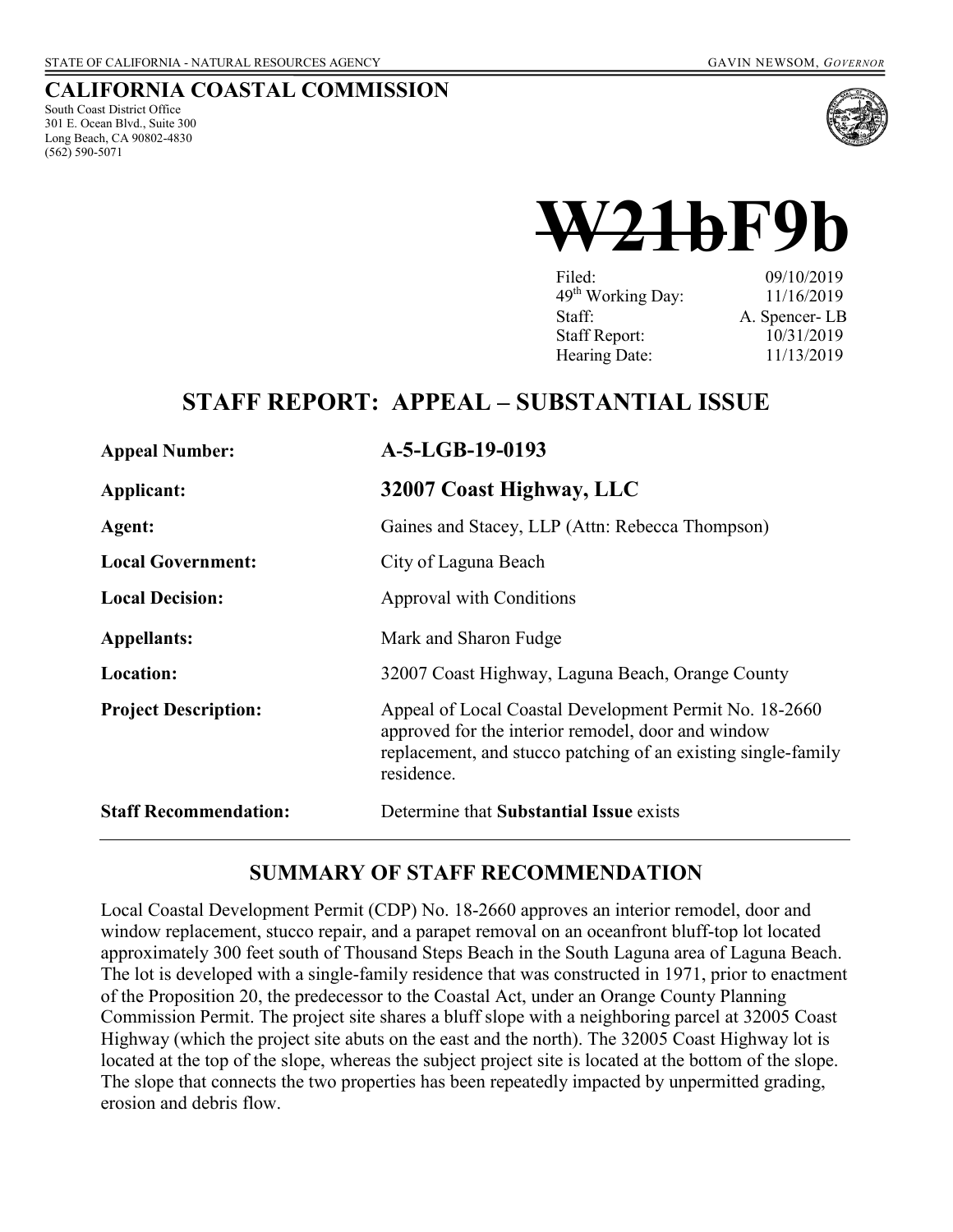Staff recommends that the Commission determine that a **substantial issue exists** with respect to the grounds on which the appeal has been filed because the City did not provide adequate legal or factual support for its finding that the proposed interior remodel is consistent with the certified Local Coastal Program (LCP) provisions that apply to development on an oceanfront bluff. The applicant did not identify a bluff edge for the project site, and the City's findings did not consider the bluff edge setback and redevelopment policies. During an analysis of the slope for the De Novo application on the upslope lot, the Commission's staff geologist determined the bluff edge (as defined in the certified Land Use Element and the Coastal Act) as being at the 150-ft. contour, which is entirely landward of the existing residence; as such the subject project will occur entirely on the bluff face. The local CDP also does not determine whether the proposed development constitutes "new development." In addition, the City's staff report did not identify the existing beach access staircase (constructed without a permit in the 1970s and re-constructed under a City building permit without a CDP) as unpermitted development that is subject to Land Use Element Policy 7.3.8. In general, further analysis is required to determine whether or not the project is consistent with the relevant policies of the LCP. Staff recommends that the Commission find a substantial issue exists for the reasons summarized above.

**IMPORTANT HEARING PROCEDURE NOTE**: The Commission will not take testimony on this "substantial issue" recommendation unless at least three commissioners request it. The Commission may ask questions of the applicant, any aggrieved person, the Attorney General or the executive director prior to determining whether or not to take testimony regarding whether the appeal raises a substantial issue.  $(14 \text{ CCR } \S 13115(c))$  If the Commission takes testimony regarding whether the appeal raises a substantial issue, testimony is generally and at the discretion of the Chair limited to 3 minutes total per side. Only the applicant, persons who opposed the application before the local government (or their representatives), and the local government shall be qualified to testify during this phase of the hearing. Others may submit comments in writing. (14 CCR § 13117.) If the Commission finds that the appeal raises a substantial issue, the de novo phase of the hearing will occur at a future Commission meeting, during which it will take public testimony.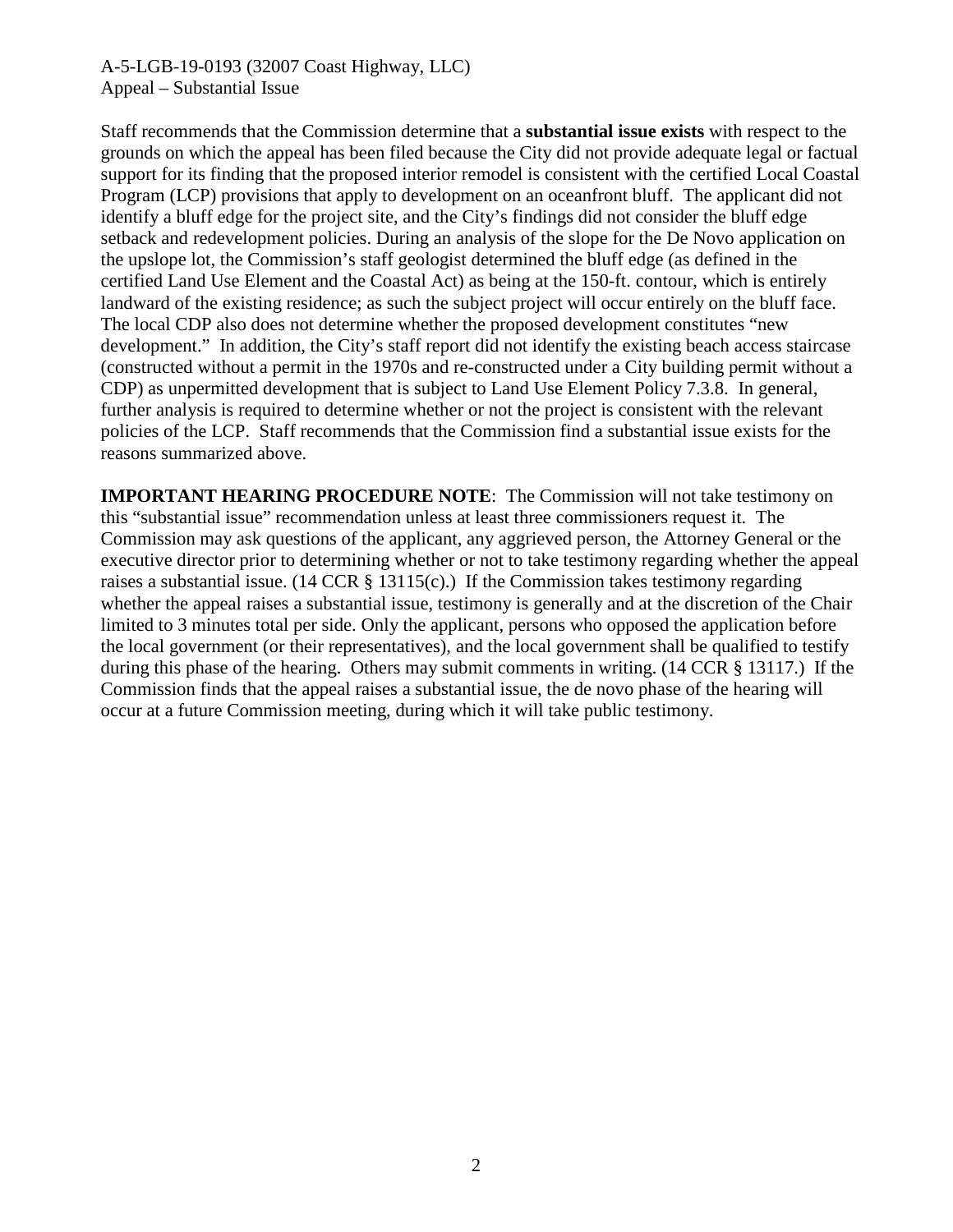# **TABLE OF CONTENTS**

| $\mathbf{B}$ |  |
|--------------|--|
|              |  |
| D.           |  |

# **APPENDICES**

Appendix A - Substantive File Documents

# **[EXHIBITS](https://documents.coastal.ca.gov/reports/2019/11/W21b/W21b-11-2019-exhibits.pdf)**

Exhibit  $1 - \text{Vicinity Map}$  and Project Site [Exhibit 2 – Site Plan](https://documents.coastal.ca.gov/reports/2019/11/W21b/W21b-11-2019-exhibits.pdf) [Exhibit 3 – City of Laguna Beach Determination](https://documents.coastal.ca.gov/reports/2019/11/W21b/W21b-11-2019-exhibits.pdf) [Exhibit 4 – Appeal of Local Coastal Development Permit](https://documents.coastal.ca.gov/reports/2019/11/W21b/W21b-11-2019-exhibits.pdf)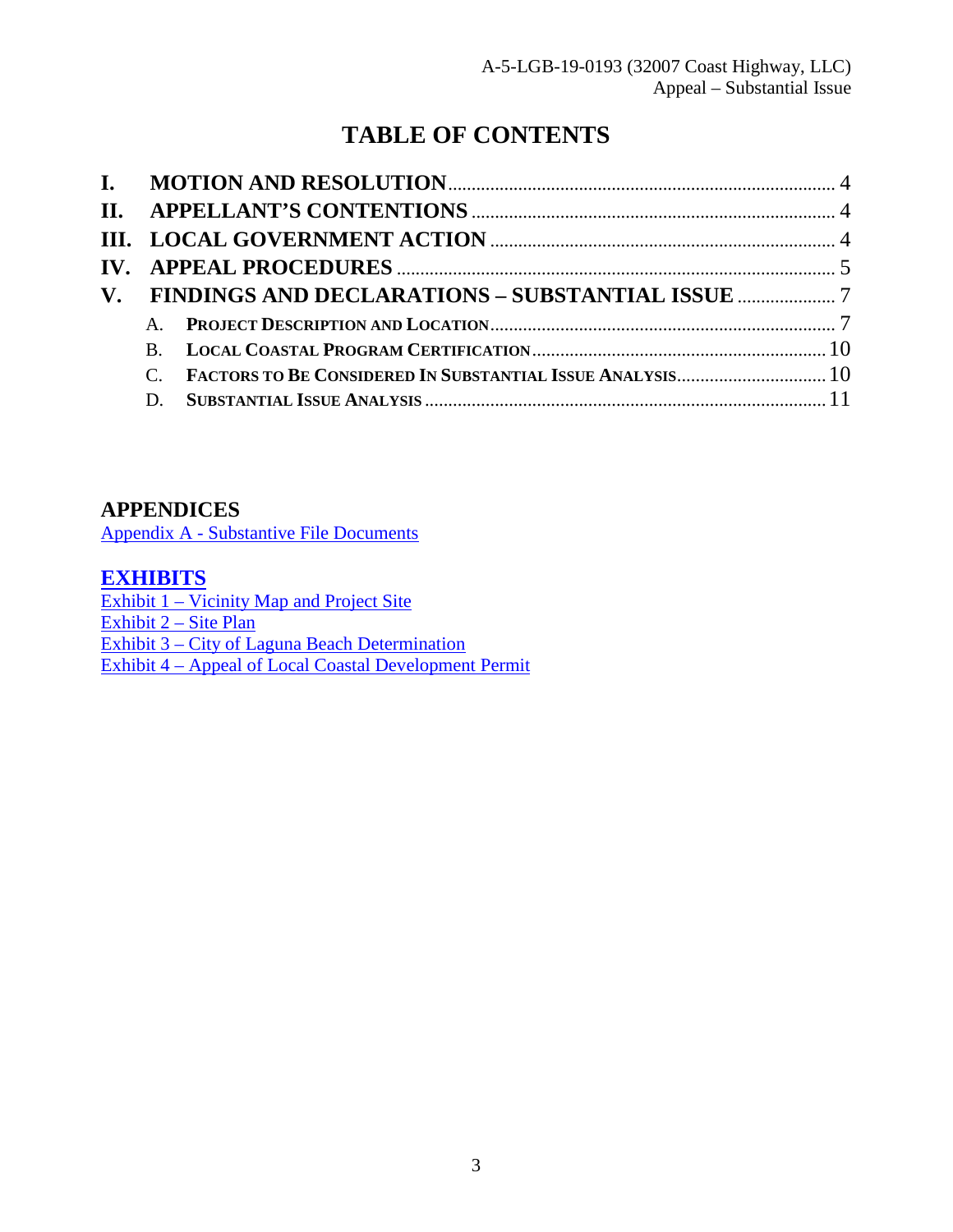# <span id="page-3-0"></span>**I. MOTION AND RESOLUTION**

# **Motion:**

*I move that the Commission determine that Appeal No. A-5-LGB-19-0193 raises NO SUBSTANTIAL ISSUE with respect to the grounds on which the appeal has been filed under Section 30603 of the Coastal Act.* 

Staff recommends a **NO** vote. Failure of this motion will result in a de novo hearing on the application, and adoption of the following resolution and findings. Passage of this motion will result in a finding of No Substantial Issue and the local action will become final and effective. The motion passes only by an affirmative vote of the majority of the appointed Commissioners present.

# **Resolution:**

*The Commission hereby finds that Appeal A-5-LGB-19-0193 presents a SUBSTANTIAL ISSUE with respect to the grounds on which the appeal has been filed under § 30603 of the Coastal Act regarding consistency with the certified Local Coastal Plan and/or the public access policies of the Coastal Act.* 

# <span id="page-3-1"></span>**II. APPELLANT'S CONTENTIONS**

The appellants have raised several contentions in regards to the local approval of the proposed development (**[Exhibit 4](https://documents.coastal.ca.gov/reports/2019/11/W21b/W21b-11-2019-exhibits.pdf)**). First the appellants contend that the approval of Local CDP No. 18-2660 is not consistent with the LCP requirements for bluff top setbacks because the bluff edge was not accurately determined using the Land Use Element definition for the bluff edge. The appellants' second contention is that approval of the local CDP did not consider unpermitted bluff-face development that has occurred in the past onsite and therefore, the project is inconsistent with LUE Policy 7.3.8 regarding removal of unpermitted development. The appellants' third contention is that the City failed to incorporate the emergency slope repair into the project description as new development. The appellants' fourth contention is that the City failed to determine whether the proposed work (which the appellants believe should include both the remodel and the work authorized under the Commission's Emergency Permit) would perpetuate or increase the existing nonconformities of the residence, and failed to require the residence to be brought into conformity with the current LUP standards. Finally, the appellants contend that the City did not adequately condition the project to ensure the protection of natural resources or visual resources.

# <span id="page-3-2"></span>**III. LOCAL GOVERNMENT ACTION**

In July 2018, the applicants filed applications for a Local CDP and Design Review (Case Nos. 18- 2660 and 18-2659, respectively) to remodel a 3,755 sq. ft. existing single-family residence within 50 ft. of a bluff edge. The project description also included replacement of exterior doors and windows in the same openings, stucco repair and patching, and interior floor plan reconfiguration with no foundation work.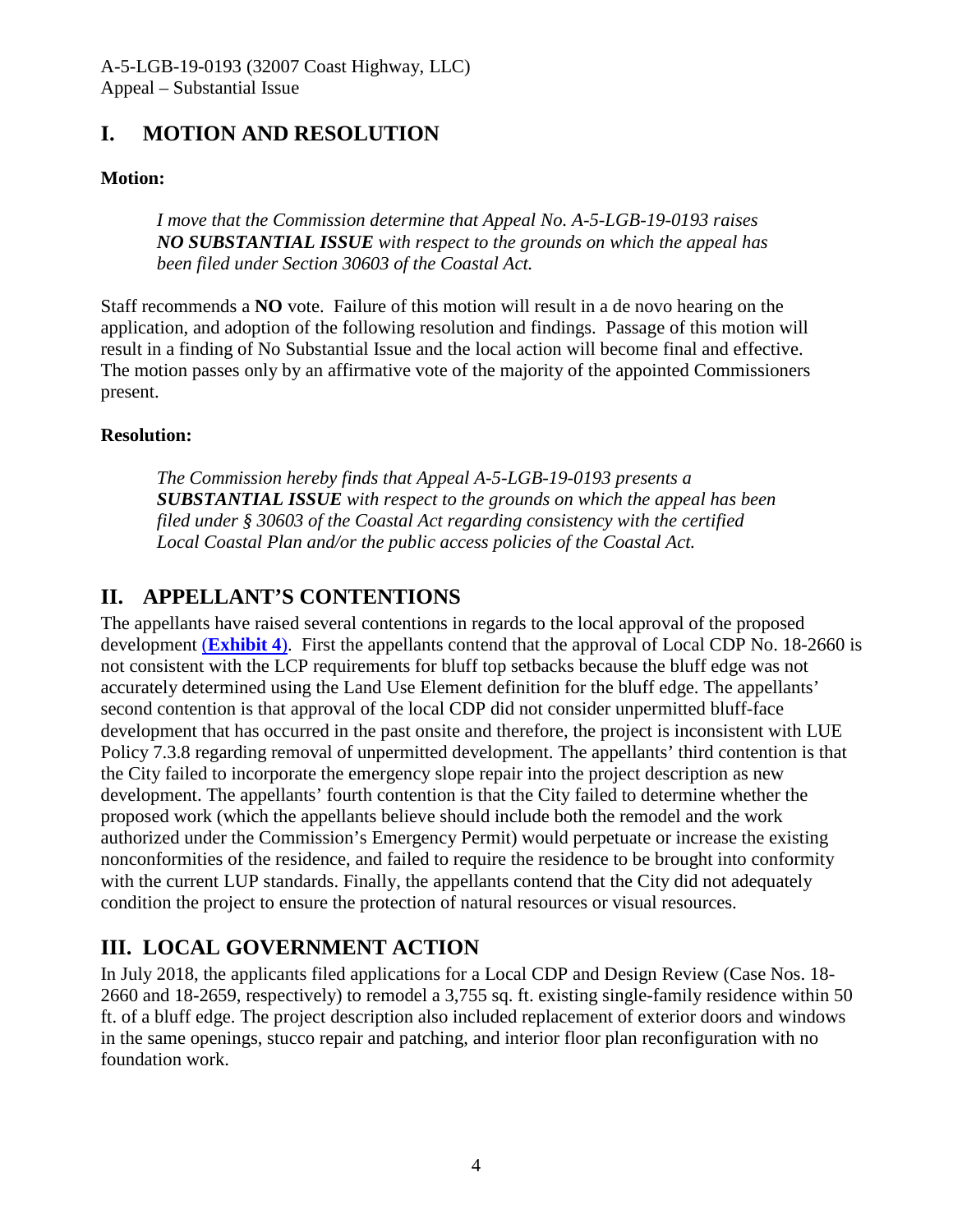The first local hearing for this project was held on January 10, 2019. During the hearing, local residents Derek Peterson, Pat Menne, Bryan Menne, Mark Fudge, and Sharon Fudge spoke out against the project. The residents raised the following issues: the spread of mudflow from the project site to neighboring properties; damage to neighbor's retaining walls due to the construction of a caisson retaining wall; concern that unpermitted slope repair is to construct a new residence; project piecemealing; unpermitted development onsite; and concern of development on or seaward of a bluffedge. The Design review board also raised several issues with the project proposal. First, the board questioned whether an interior remodel could be approved if the slope above the residence was not stabilized. Several board members were also concerned with on-site hydrology. A site hydrology report was not submitted for the project, and there were unanswered questions as to how onsite runoff and flows would be managed. The Board ultimately voted to continue the hearing until they had time to review a hydrology study, landscaping plan, and a CEQA initial study.

The second local hearing for the project took place on August 8, 2019. During the meeting, the applicant noted that he received approvals for the slope repair. The applicant first referenced a "City Emergency Permit" from  $2016<sup>1</sup>$  $2016<sup>1</sup>$  $2016<sup>1</sup>$  for the construction of a soldier-pile retaining wall to protect the neighboring property to the north. There was an extensive amount of grading that occurred on the upslope lot, without a Coastal Development Permit, that left the site vulnerable to surficial slides during last year's rain events. In order to prevent damage to the downcoast property (the subject site) during the rainy season, the Commission issued Emergency Permit G-5-19-0011- the second permitfor additional grading for slope stabilization. According to the applicant, the slope repair authorized under the Commission's emergency permit was less intrusive and did not result in utilizing additional caissons, but did approve temporary gravel caissons to support a wood lagging wall. The Board's previous concern about hydrology was not addressed during this hearing. With regard to landscaping, the Board stated that landscaping of the slope was not part of the scope of work for the subject project. At the conclusion of the public hearing, the Board voted unanimously to approve Local CDP 18-2660.

On August 23, 2019, the City sent a Notice of Final Action for Local CDP 18-2660 to the California Coastal Commission, which was received on August 26, 2019 **[\(Exhibit 3\)](https://documents.coastal.ca.gov/reports/2019/11/W21b/W21b-11-2019-exhibits.pdf)**. The Commission's 10 working day appeal period commenced on August 26, 2019. On September 10, 2019, the Coastal Commission received one appeal from Mark and Sharon Fudge. No other appeals were received.

# <span id="page-4-0"></span>**IV. APPEAL PROCEDURES**

After certification of Local Coastal Programs (LCP), the Coastal Act provides for limited appeals to the Coastal Commission of certain local government actions on coastal development permits. Development approved by cities or counties may be appealed if they are located within certain geographic appealable areas, such as those located between the sea and the first public road paralleling the sea or within 100 feet of any wetland, estuary, or stream, or within 300 feet of the top of the seaward face of a coastal bluff. Furthermore, developments approved by counties may be appealed if they are not a designated "principal permitted use" under the certified LCP. Finally, any local government action on a proposed development that would constitute a major public work or a major energy facility may be appealed, whether approved or denied by the city or county [Coastal Act Section 30603(a)].

<span id="page-4-1"></span> $\overline{a}$ <sup>1</sup> The referenced "emergency permit" was a building permit, not a CDP, which would have been required to be issued from the City for the described work.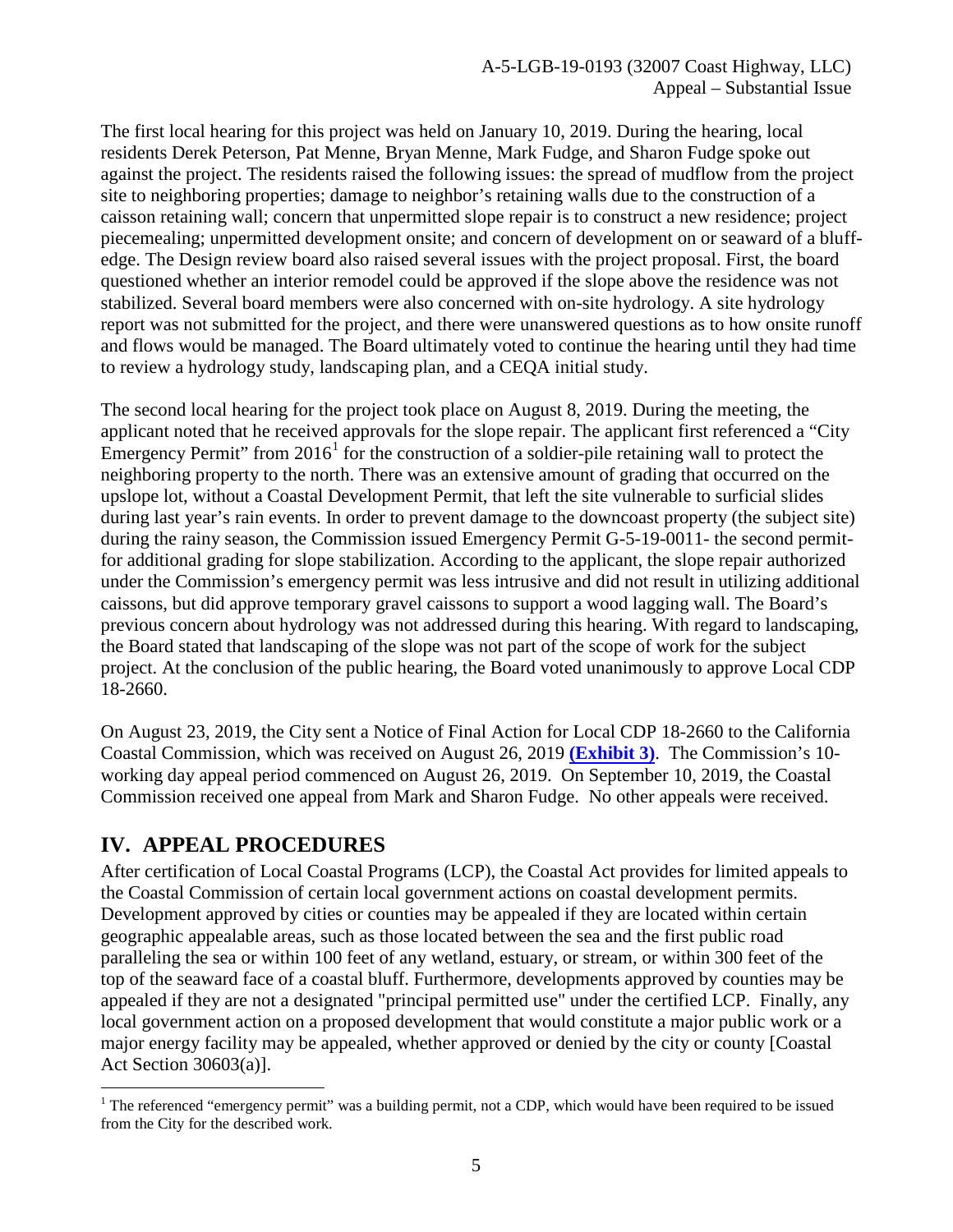Section 30603 of the Coastal Act states in relevant part:

- *(a) After certification of its Local Coastal Program, an action taken by a local government on a Coastal Development Permit application may be appealed to the Commission for only the following types of developments:*
	- *(1) Developments approved by the local government between the sea and the first public road paralleling the sea or within 300 feet of the inland extent of any beach or of the mean high tide line of the sea where there is no beach, whichever is the greater distance.*
	- *(2) Developments approved by the local government not included within paragraph (1) that are located on tidelands, submerged lands, public trust lands, within 100 feet of any wetland, estuary, stream, or within 300 feet of the top of the seaward face of any coastal bluff.*

Section 30603(a)(1) of the Coastal Act establishes the project site as being in an appealable area because it is located between the sea and the first public road paralleling the sea and within 300 feet of the inland extent of any beach and adjacent to a coastal bluff.

#### **Grounds for Appeal**

The grounds for appeal of an approved local CDP in the appealable area are stated in Section 30603(b)(1), which states:

*(b)(1) The grounds for an appeal pursuant to subdivision (a) shall be limited to an allegation that the development does not conform to the standards set forth in the certified Local Coastal Program or the public access policies set forth in this division.*

Section 30625(b)(2) of the Coastal Act requires a de novo hearing of the appealed project unless the Commission determines that no substantial issue exists with respect to the grounds on which an appeal has been filed pursuant to Section 30603(a) of the Coastal Act. If Commission staff recommends a finding of substantial issue, and there is no motion from the Commission to find no substantial issue, the substantial issue question will be considered presumed, and the Commission will proceed to the de novo public hearing on the merits of the project. The de novo portion of the hearing will be scheduled at a subsequent Commission hearing. A de novo public hearing on the merits of the project uses the certified LCP as the standard of review. (Coastal Act Section 30604(b).) In addition, for projects located between the first public road and the sea, a specific finding must be made at the de novo stage of the appeal that any approved project is consistent with the public access and recreation policies of the Coastal Act. (*Id*. Section 30604(c).) Sections 13110- 13120 of Title 14 of the California Code of Regulations further explain the appeal hearing process.

#### **Qualifications to Testify before the Commission**

If the Commission, by a vote of 3 or more Commissioners, decides to hear arguments and vote on the substantial issue question, proponents and opponents will have an opportunity to address whether the appeal raises a substantial issue. The time limit for public testimony will be set by the chair at the time of the hearing. As noted in Section 13117 of Title 14 of the California Code of Regulations, the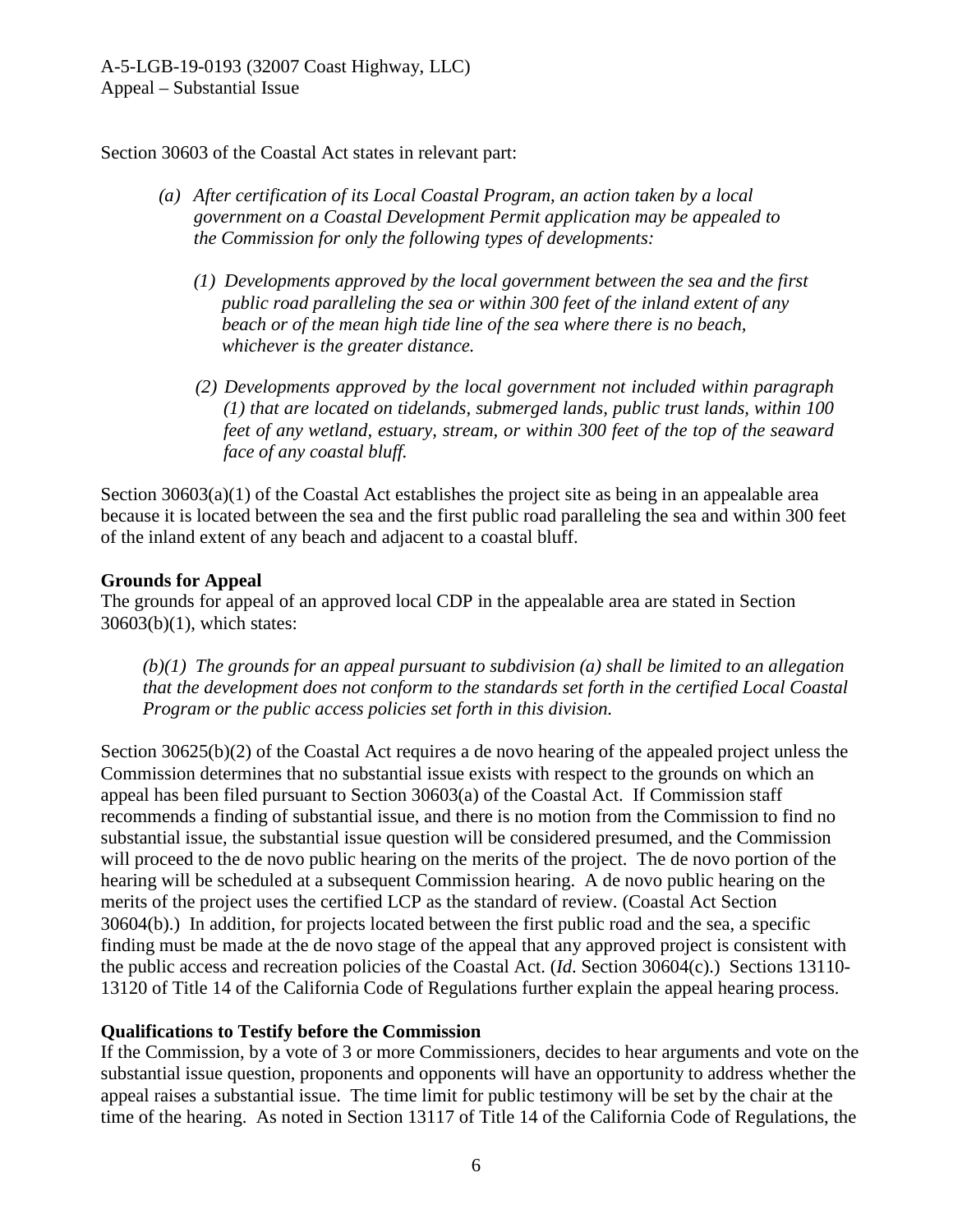only persons qualified to testify before the Commission at the substantial issue portion of the appeal process are the applicant(s), persons who opposed the application before the local government (or their representatives), and the local government. In this case, the City's record reflects that Sharon Fudge and Mark Fudge opposed the project in person at the local hearing. Testimony from other persons must be submitted in writing.

Upon the close of the public hearing, the Commission will vote on the substantial issue matter. It takes a majority of Commissioners present to find that no substantial issue is raised by the local approval of the subject project. If the Commission finds that the appeal raises a substantial issue, the de novo phase of the hearing will follow at a later date during which the Commission will take public testimony.

# <span id="page-6-0"></span>**V. FINDINGS AND DECLARATIONS – SUBSTANTIAL ISSUE**

# <span id="page-6-1"></span>**A. PROJECT DESCRIPTION AND LOCATION**

The applicant is proposing an interior and exterior remodel of an existing two-story, 3,755 sq. ft. single-family residence. The interior remodel will primarily consist of a reconfiguration of the interior living areas. Some interior walls and soffits will be removed, but the interior walls to be removed are not structural load-bearing walls. The windows and doors would be replaced within the existing openings (i.e. no exterior wall removal would occur to accommodate the new windows and doors). The existing stucco would be repaired and patched. Finally, an existing parapet would be removed **[\(Exhibit 2\)](https://documents.coastal.ca.gov/reports/2019/11/W21b/W21b-11-2019-exhibits.pdf)**. [2](#page-6-2)

The project is located within the South Laguna area of Laguna Beach, in Orange County, seaward of Pacific Coast Highway (PCH). The project site is a flag-shaped, 12,410 sq. ft. lot that is developed with a single-family residence near the toe of the bluff, a detached two-car garage located at street level at PCH, and a funicular that runs between the garage and the residence up the slope **[\(Exhibit 1\)](https://documents.coastal.ca.gov/reports/2019/11/W21b/W21b-11-2019-exhibits.pdf)**.

The project site shares a bluff slope with a neighboring parcel at 32005 Coast Highway (which the project site abuts on the east and the north). The 32005 Coast Highway lot is located at the top of the slope (adjacent to PCH), whereas the project site is located at the bottom of the slope. The slope that connects the two properties has been subject to erosion for decades. According to City records and previous geologic reports, the slope has been repeatedly impacted by unpermitted grading, erosion and debris flow.

# **Project Site History**

The single-family residence and detached garage were constructed in 1971 under Permit V-7607, Issued by the Orange County Planning Commission. The residence and structure were permitted prior to the passage of Proposition 20 in 1972; therefore, both structures are considered "precoastal."

On January 4, 1972, the Orange County Planning Commission granted Use Permit UP-3227 for the location of underground pipelines and utilities for the single-family residence/garage, and for the

<span id="page-6-2"></span> $\overline{a}$  $2$  This action was included to the project's scope of work in response to comments made at the local hearing. A neighboring resident argued that the parapet (or "wing-walls") disrupted coastal views within the project vicinity.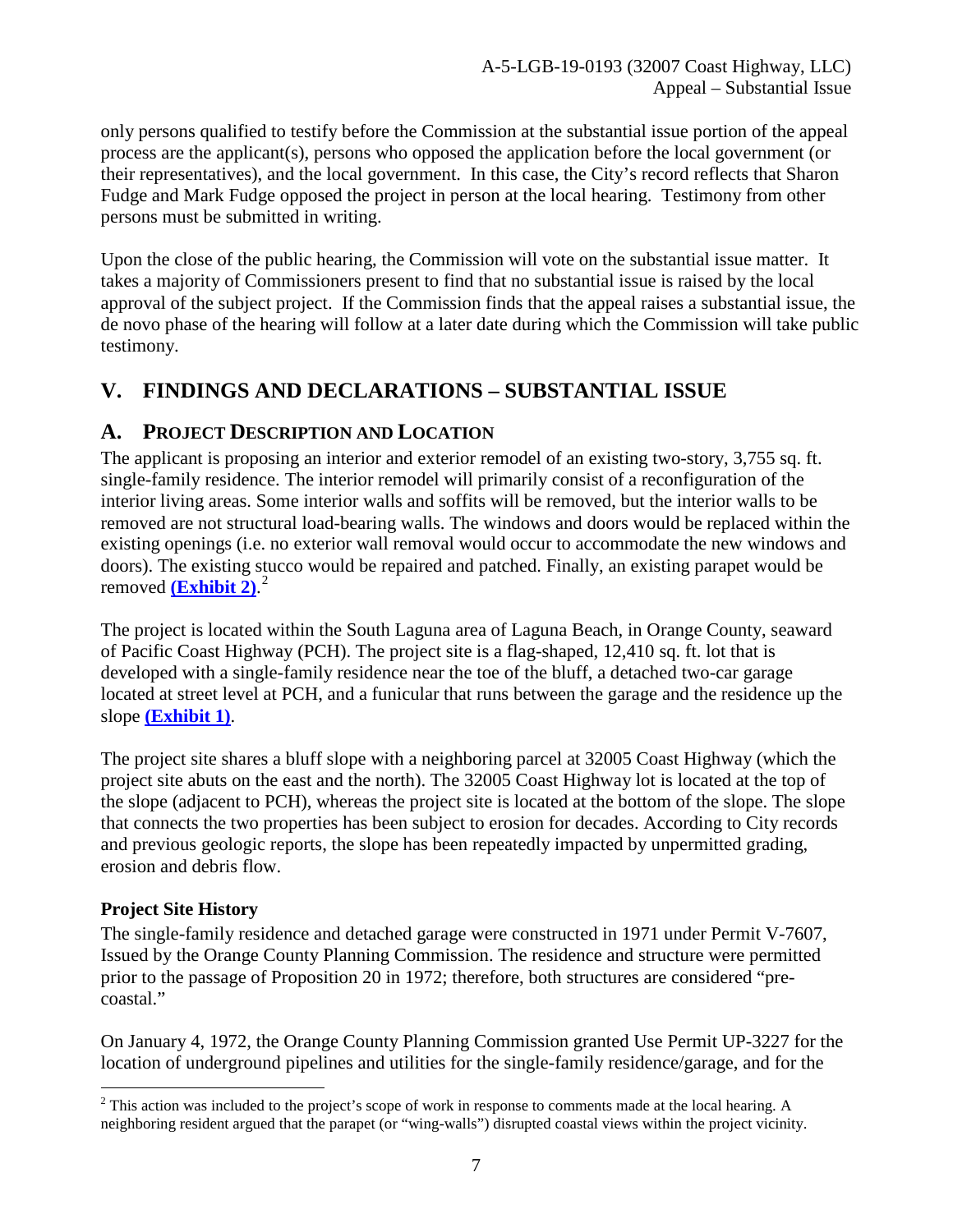removal of a dedication for an access easement. On August 1, 1972, the Orange County Planning Commission approved an amendment to UP-3227 for an addition to the garage, and construction of a rail-tram (i.e. funicular).

On January 5, 1973, the owner at the time filed another Use Permit application (UP-3383) for the following development: 1) one beach access stairway and two associated wooden decks at the top and bottom of the stairs; 2) a one-story addition to the residence not to exceed 34 ft. at its highest point; 3) a wooden deck and stairway; 4) a 20-ft. high concrete block/reinforced steel retaining wall associated with the proposed wooden deck; 5) a swimming pool to be located on the wooden deck; 6) a roof structure to be located over the swimming pool/deck; 7) a wooden stairway from the thirdstory deck to the second story; 8) a stair landing under the funicular; 9) 3.5 ft. high wooden fences along the property lines; and 10) a 10-ft. by 15-ft. wooden deck over a water drain pipe with an associated wooden staircase leading to the residence. Local hearings were held on January 31 and February 14, 1973 during which the Orange County Planning Commission and neighboring residents raised multiple issues. Local residents raised concerns about traffic impacts from construction as well as the use of neighboring utilities by construction workers. One of the County Commissioners noted that Coastal Commission approval might be necessary for the proposed development. Another Commissioner noted that a retaining wall would be necessary to support the proposed developments. The Orange County Planning Commission voted to continue the public hearing on February 20, 1973 in order for the applicant to revise her application to clarify the property lines, redesign a proposed lower deck, and to include a request for a retaining wall to support the development. On February 27, 1973, The Orange County Planning Commission issued a letter to the then-property owner stating that although the County approved UP-3383, "a permit from the Coastal Commission may be required before [you] can legally proceed with any development authorized by this application." There is no evidence of Commission action for any of the development described in UP-3383. Based on aerial photographs taken between 1972 and the present, it appears that the only development described in UP-3383 that was actually constructed was the beach access staircase and associated decks (thus making these structures unpermitted development).

On February 25, 2015, the then-property owner (Summit Circle, LLC) submitted a CDP and Design Review application No. 15-0593 to the City for a 1,081 sq. ft. two-story addition to the singlefamily residence, lower and upper deck additions on the seaward side of the residence, a demolition and rebuild of the existing roof, conversion of garage storage to a new parking space, reconstruction of the funicular, a new spa, new hardscaping, new retaining walls, and new landscaping. At the first public hearing on October 8, 2015, several residents and local board members raised issues with the proposed project. Most of the concerns pertained to geologic stability on site. The geologic stability concern resulted in the Design Review board continuing the hearing to December 10, 2015, and again for an indefinite amount of time.<sup>[3](#page-7-0)</sup>

On June 29, 2017, the City's Design Review Board held a subsequent hearing for Local CDP Application No. 15-0593. Residents were concerned about the project's impacts to coastal views, the location of the proposed development in relation to the bluff edge, and the classification of the

 $\overline{a}$ 

<span id="page-7-0"></span> $3$  According to the December 10 meeting minutes, indefinite continuances can only be held for a maximum of six months. After then, the application is presumably deemed inactive.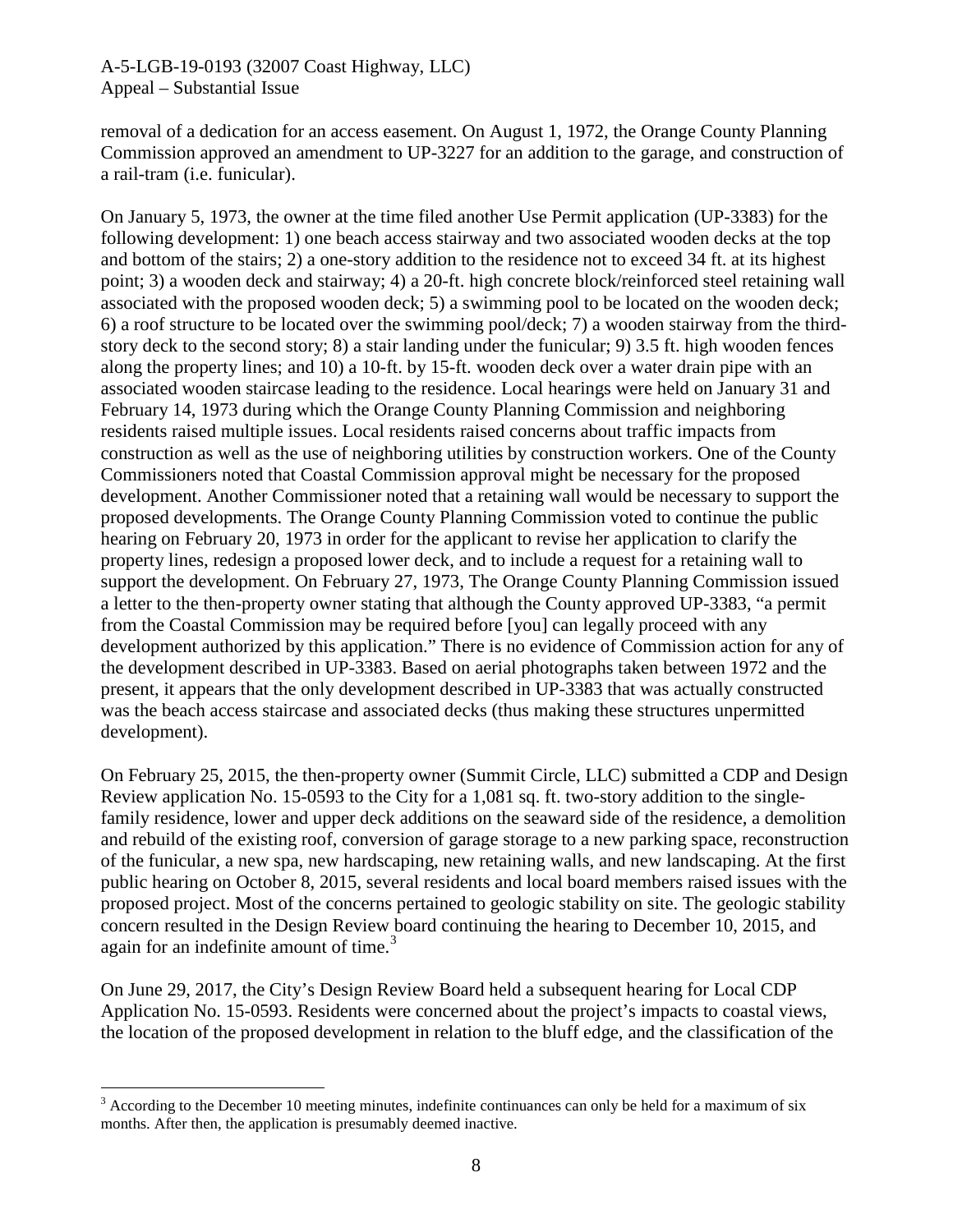project as a major or minor remodel.<sup>[4](#page-8-0)</sup> The Design Review Board maintained their concern over the geologic stability of the project site. The Board echoed the residents' view concerns and also raised issue with the project's nonconformance with the established development stringline setback. The Board voted to continue the hearing on September 14, 2017. However, it appears that the project was withdrawn after the June 29 hearing.

In addition to the aforementioned withdrawn CDP application, building permits were granted for additional improvements to the single family residence. On September 2, 2015, the City granted Building Permit RBP-2015-1327 to "repair and replace [the] existing beach access staircase, treads, and guardrails per approved plans." At the time, the City determined that the project was exempt from CDP requirements because the project was considered a repair/maintenance activity. Mark and Sharon Fudge wrote to the Coastal Commission Executive Director on October 19, 2018 to challenge the City's exemption determination for the beach staircase repair/replacement. On October 22, 2018, Commission Staff (on behalf of the Executive Director) determined that the stair replacement/reconstruction was new development and did not qualify as a "repair and maintenance" activity and therefore, required a CDP. To date, there is no evidence of a CDP for the beach staircase replacement.

On July 26, 2016, the City issued a building permit RBP-2016-1065, but not a CDP, for "emergency slope stabilization." The City incorrectly issued an "emergency permit"<sup>[5](#page-8-1)</sup> for the work. Further, the City also determined that a CDP was not required because the project site is located "in a landlocked area." In fact, any property in the coastal zone, whether or not it is landlocked, requires a CDP for such development, and in this area the permitting authority for an Emergency CDP is solely the Coastal Commission. This issue was brought up during a local CDP Application (17- 0491) to authorize similar non-emergency slope stabilization activities on the adjacent 32005 Coast Highway Parcel. After Local CDP 17-0491 was approved by the City, Mark Fudge appealed the local permit to the Coastal Commission (Appeal No. A-5-LGB-17-0050). One of the contentions raised in the appeal for the adjacent parcel was that a portion of the slope stabilization occurred on the subject 32007 parcel (a soldier pile retaining wall along the northern side of the property that borders the 32001 Coast Highway parcel runs across both properties 32005 and 32007) and is unpermitted. The Commission found substantial issue on November 9, 2017. The project description was amended after the SI hearing to include after-the-fact approval of the soldier pile wall on the project site and is currently pending a De Novo review by the Coastal Commission.

Because the upslope lot was subject to unpermitted grading and was required by the City to stopwork, the condition of the site was left vulnerable to the natural elements. During the winter of 2018, storm conditions contributed to surficial instability leading to debris and mudflow onto the project site, the 32005 Coast Highway property, and the neighboring property to the north. The applicant (who holds both the subject lot and the upslope lot under two separate LLCs) applied to the Coastal Commission for an emergency permit to conduct additional grading and construct temporary slope repair devices on the project site to protect the house at the subject site, 32007 Coast Highway. The mudflow events were determined to constitute an emergency that could

 $\overline{a}$ 

<span id="page-8-0"></span><sup>&</sup>lt;sup>4</sup> If a project is considered to be a major remodel, then any existing nonconformities (which this residence has) would need to be brought into conformance with the current LCP standards.

<span id="page-8-1"></span> $<sup>5</sup>$  It should be noted that the authority to issue emergency permits on ocean-fronting lots in Laguna Beach rests with the</sup> Coastal Commission, not the local government.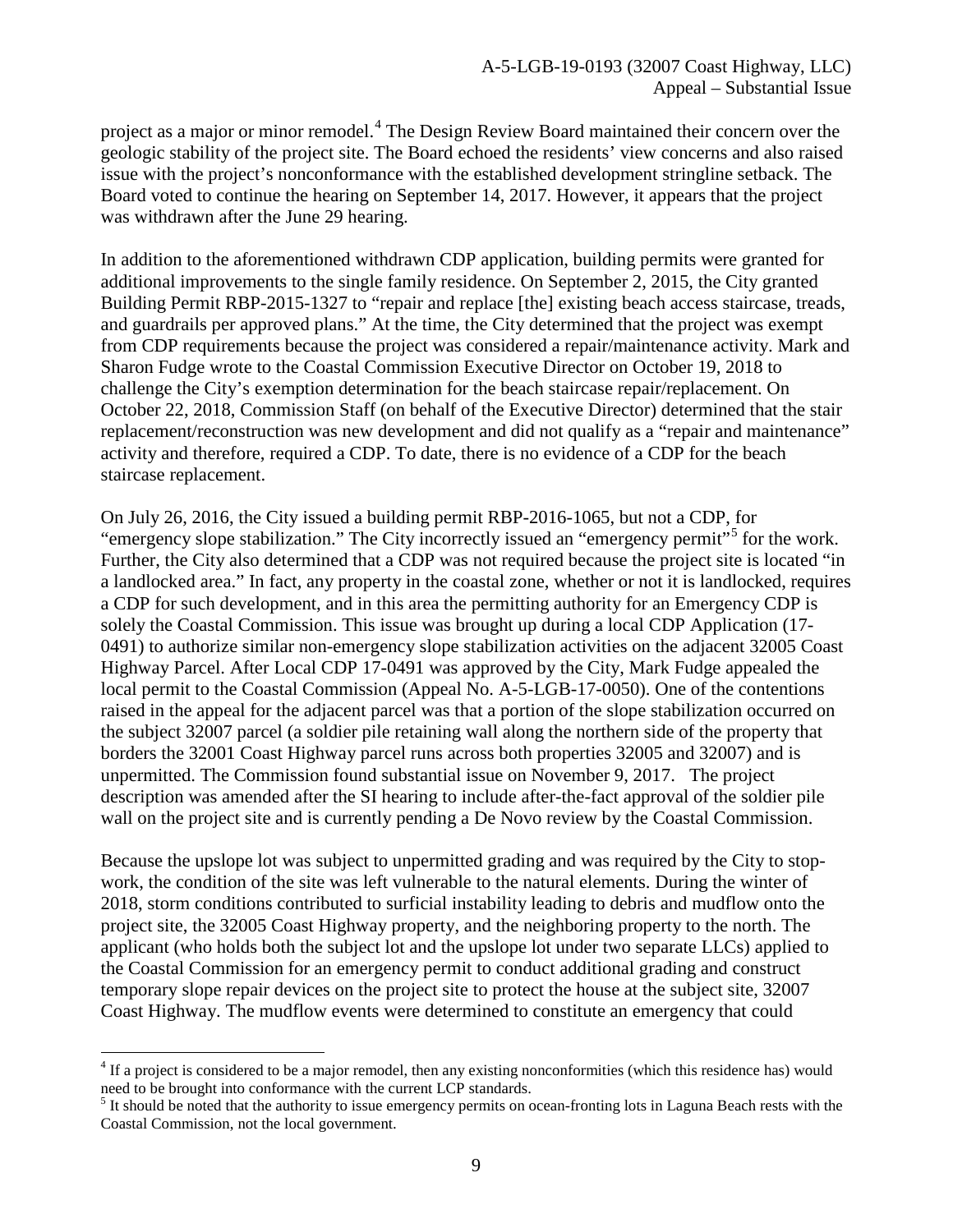threaten or damage property, and on March 5, 2019, the Coastal Commission issued Emergency Permit G-5-19-0011. The emergency permit authorized the grading and benching of soil, construction of a terrace and fill with a geogrid layer, construction of new subdrains, and construction of a temporary wood lagging retaining wall supported by gravel piles mid-way down the slope to protect the subject residence. On April 3, 2019, a corrected Emergency Permit was issued which clarified the amount of authorized grading (525 cubic yards), and was scheduled to expire on May 3, 2019. The Emergency Permit was granted two extensions. As of September 10, 2019, the emergency work authorized under the Emergency CDP has been determined to be complete. Pursuant to the conditions of the Emergency CDP, the applicant is now required to submit a follow-up CDP application to request permanent authorization of the structures constructed under the emergency permit.

In sum, the reconstructed beach access staircase on the subject site is unpermitted and not currently the subject of a pending CDP application or authorized through an emergency permit. The applicant has applied for after-the-fact approval of a soldier-pile retaining wall through pending permit A-5- LGB-17-0050. Finally, the grading, benching of soil, construction of a terrace and fill, new subdrains and temporary wood lagging retaining wall authorized through Emergency Permit G-5- 19-0011 must be authorized through the required follow-up permit.

# <span id="page-9-0"></span>**B. LOCAL COASTAL PROGRAM CERTIFICATION**

The City of Laguna Beach Local Coastal Program was certified on January 13, 1993. The City's LCP is comprised of a variety of planning documents including the Land Use Element (LUE), Conservation/Open Space Element, and Safety Element of the City's General Plan. The Implementation Plan (IP) portion is Title 25 of the City's Zoning Code.

# <span id="page-9-1"></span>**C. FACTORS TO BE CONSIDERED IN SUBSTANTIAL ISSUE ANALYSIS**

Section 30625(b)(2) of the Coastal Act requires a de novo hearing of the appealed project unless the Commission determines that no substantial issue exists with respect to the grounds on which the appeal has been filed pursuant to Section 30603(a) of the Coastal Act. The term "substantial issue" is not defined in the Coastal Act or its implementing regulations. Section 13115(b) of the Commission's regulations simply indicates that the Commission will hear an appeal unless it "finds that the appeal raises no significant question." In previous decisions on appeals, the Commission has considered the following factors.

- 1. The degree of factual and legal support for the local government's decision that the development is consistent or inconsistent with the relevant provisions of the Coastal Act;
- 2. The extent and scope of the development as approved or denied by the local government;
- 3. The significance of the coastal resources affected by the decision;
- 4. The precedential value of the local government's decision for future interpretations of its LCP; and,
- 5. Whether the appeal raises local issues, or those of regional or statewide significance.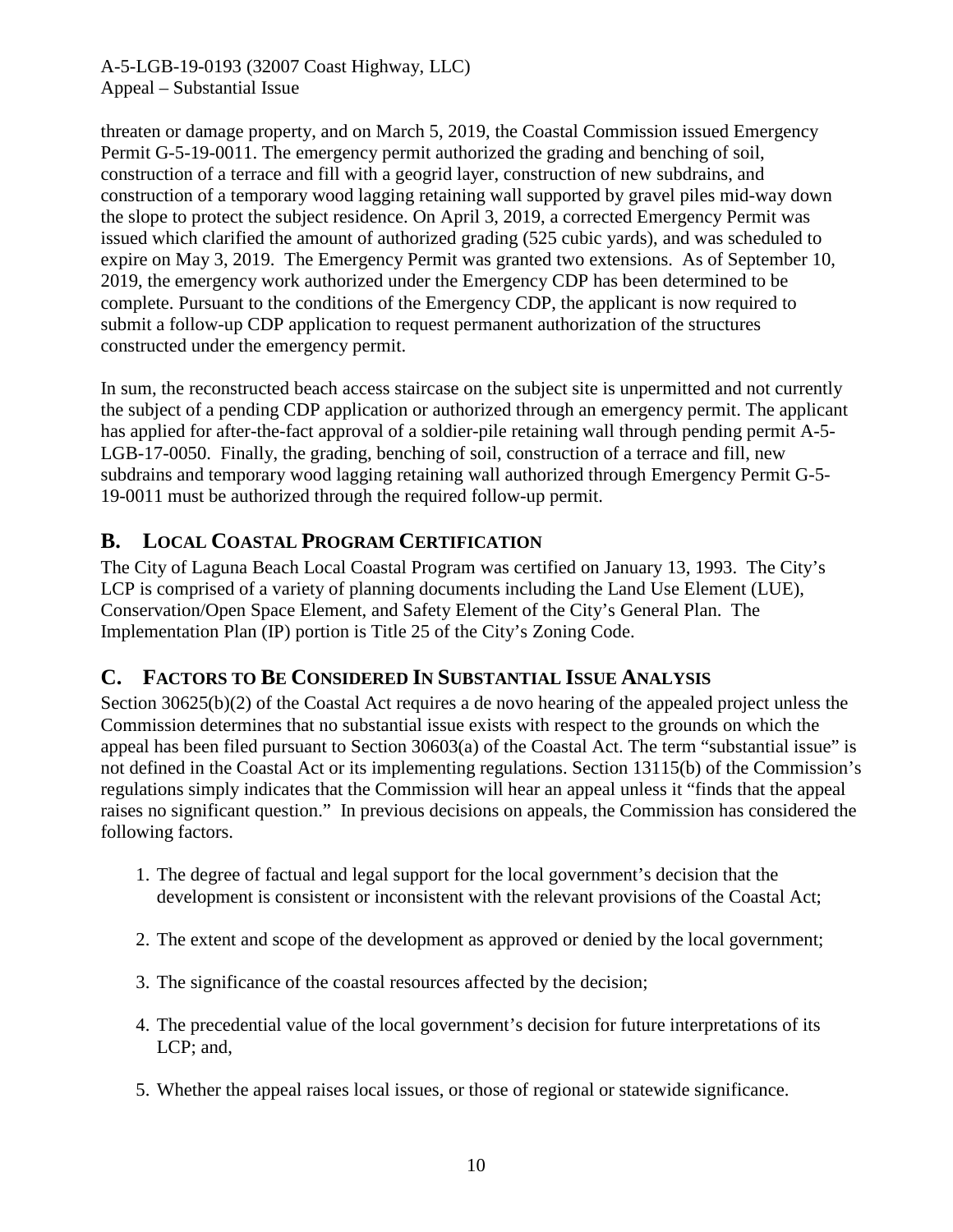Even when the Commission chooses not to hear an appeal, Appellants nevertheless may obtain judicial review of the local government's coastal permit decision by filing petition for a writ of mandate pursuant to Code of Civil Procedure, Section 1094.5.

Staff is recommending that the Commission find that a substantial issue exists with respect to the grounds on which an appeal has been filed pursuant to Section 30603(a) of the Coastal Act.

# <span id="page-10-0"></span>**D. SUBSTANTIAL ISSUE ANALYSIS**

As stated in Section IV of this report, the grounds for an appeal of a CDP issued by the local government are the project's conformity with the policies of the LCP and the project's conformity with the public access policies of the Coastal Act. The Commission shall hear an appeal unless it determines that no substantial issue exists as to conformity with the policies of the LCP and the project's conformity with the public access policies of the Coastal Act.

It is staff's assessment that the appellant raises several substantial issues with the City's approval of a CDP for this project. This staff report addresses the most significant issues in detail and recommends a comprehensive review of all of the issues when the Commission reviews the project de novo.

#### **Contention 1: The applicant did not properly identify a bluff edge and the City could not determine consistency with the LCP policies pertaining to bluff development.**

The appellants' first contention is that the applicant did not accurately identify the location of the bluff edge using a methodology that is consistent with the Land Use Element (LUE) definition of bluff edge.

The LUE defines bluff edge as follows:

*Oceanfront Bluff Edge or Coastal Bluff Edge -The California Coastal Act and Regulations define the oceanfront bluff edge as the upper termination of a bluff, cliff, or seacliff. In cases where the top edge of the bluff is rounded away from the face of the bluff, the bluff edge shall be defined as that point nearest the bluff face beyond which a downward gradient is maintained continuously to the base of the bluff. In a case where there is a step like feature at the top of the bluff, the landward edge of the topmost riser shall be considered the bluff edge. Bluff edges typically retreat over time as a result of erosional processes, landslides, development of gullies, or by grading (cut). In areas where fill has been placed near or over the bluff edge, the original bluff edge, even if buried beneath fill, shall be taken to be the bluff edge.* 

The LUE also contains policies that regulate development along bluff edges, including the following:

*Action 7.3.5- Land Use Element: Prohibit development on oceanfront bluff faces, except public improvements providing public access, protecting coastal resources, or providing for public safety. Permit such improvements only when no feasible alternative exists and when designed and constructed to minimize landform alteration of the oceanfront bluff face to not*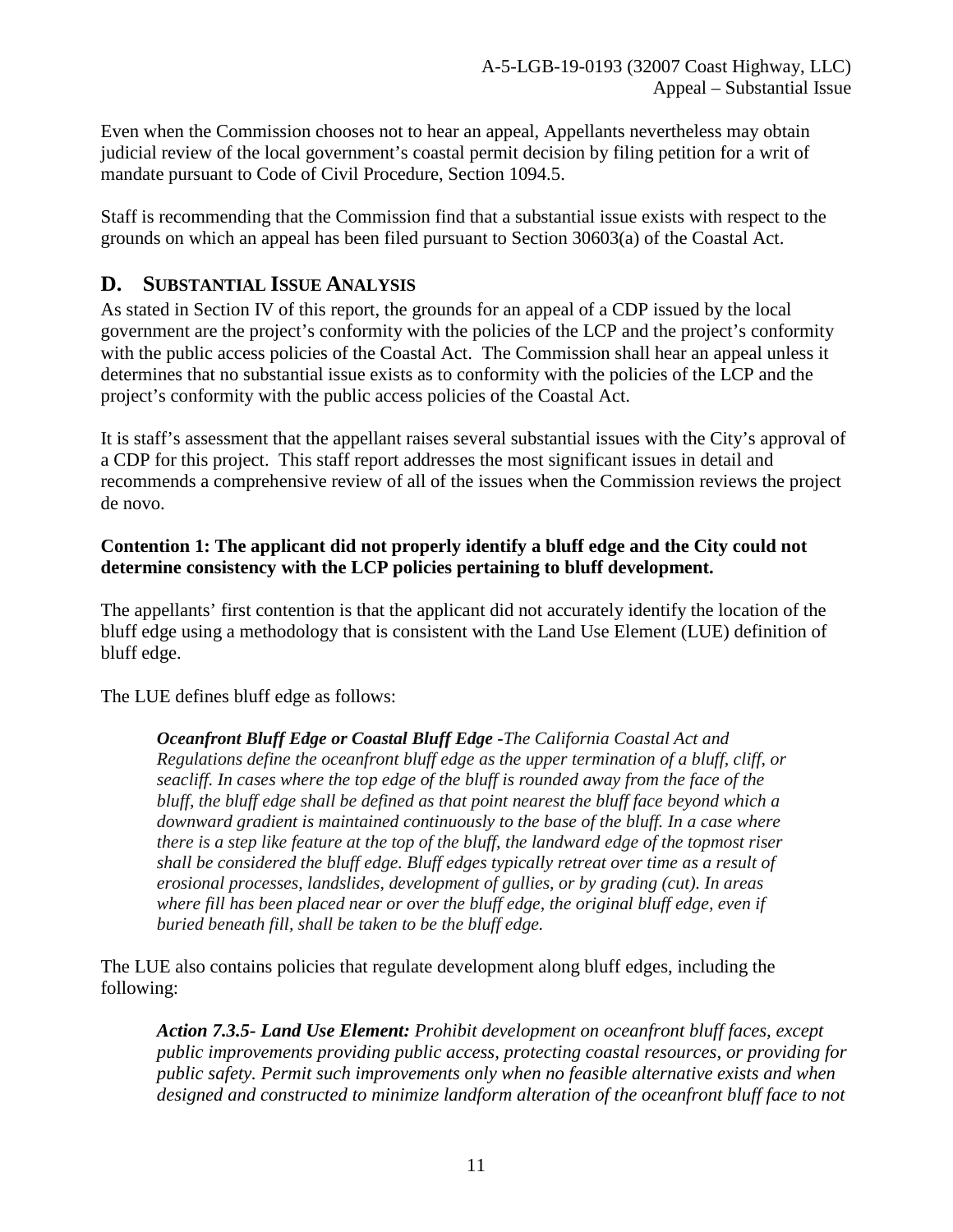*contribute to further erosion of the oceanfront bluff face, and to be visually compatible with the surrounding area to the maximum extent feasible.* 

*Action 10.2.5 On bluff sites, require applications where applicable, to include a geologic/soils/geotechnical study that identifies any geologic hazards affecting the proposed project site, any necessary mitigation measures, and contains statements that the project site is suitable for the proposed development and that the development will be safe from geologic hazard for its economic life. For development on oceanfront bluffs, such reports shall include slope stability analyses and estimates of the long-term average bluff retreat/erosion rate over the expected life of the development. Reports are to be prepared/signed by a licensed professional Engineering Geologist or Geotechnical Engineer.* 

*Action 10.2.6 Require all new development located on an oceanfront bluff top to be setback from the oceanfront bluff edge a sufficient distance to ensure stability, ensure that it will not be endangered by erosion, and to avoid the need for protective devices during the economic life of the structure (75 years). Such setbacks must take into consideration expected longterm bluff retreat over the next 75 years, as well as slope stability. The predicted bluff retreat shall be evaluated considering not only historical bluff retreat data, but also acceleration of bluff retreat made possible by continued and accelerated sea level rise, future increase in storm or EI Nino events, and any known site-specific conditions. To assure stability, the development must maintain a minimum factor of safety against landsliding of 1.5 (static) or 1.2 (pseudostatic, k=O.15 or determined through analysis by the geotechnical engineer) for the economic life of the structure.* 

*Action 10.2.7 Require all new development located on oceanfront bluffs to be sited in accordance with the stringline but not less than 25 feet from the bluff edge. This requirement shall apply to the principal structure and major accessory structures such as guesthouses and pools that require a structural foundation. The setback shall be increased where necessary to ensure geologic safety and stability of the development.*

The appellants' contention raises a substantial issue with regard to consistency with the LCP. The City's staff report states that a CDP is required for the proposed remodel because the project constitutes development within 50 ft. of a coastal bluff. Although the staff report describes the project site as being within 50 ft. of the coastal bluff, the staff report does not explain whether or not the proposed development is occurring within the bluff face (seaward of the bluff edge). The City's staff report fails to mention the location of the bluff edge, and there are no documents or plans within the City record, or any documents provided by the applicant, that determine the bluff edge location for the site. Without a bluff edge determination, the City could not make findings that the proposed project is consistent with the LCP policies pertaining to bluff-top development or bluff face development and required setbacks.

Although the City record for this project does not contain a bluff edge determination, the Commission's staff geologist has determined that the bluff edge for the project site is located at approximately the 150-ft. contour line (**Exhibit** X), which indicates that the bluff edge is entirely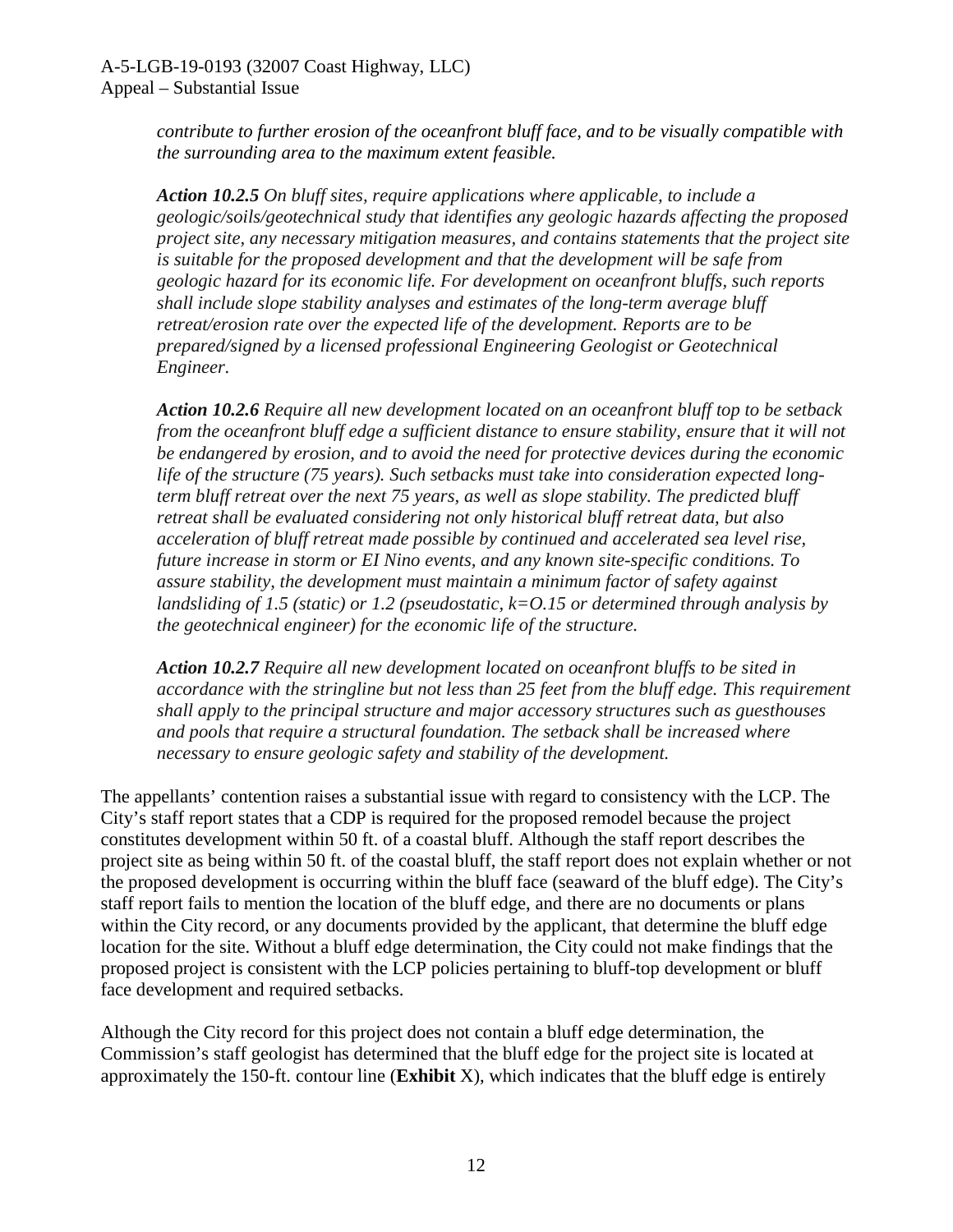landward of the existing residence.<sup>[6](#page-12-0)</sup> According to the analysis, the existing residence appears to be located on a semi-flat portion of a bluff face protrusion. Thus, the existing residence is located on a bluff face and any development must be consistent with LCP policies that prohibit new development on bluff faces, so an analysis must be made to consider if the existing residence is entitled to maintain the existing non-conforming bluff edge setback with the proposal to remodel (if the remodel constitutes redevelopment or is considered new development, then the project may not be consistent with the LCP policies). The City failed to make the required findings of consistency with the LCP with regard to development on a bluff face. Therefore, the appellants' contention does raise a substantial issue.

#### **Contention 2: The City-approved project is consistent with policies that require identification and removal of unpermitted development.**

The appellants contend that unpermitted development is present on the site, including a private access beach staircase and soldier piles constructed landward of the single-family residence, and that the City failed to require removal of the unpermitted development as a condition of approval for the local permit.

Land Use Element Policy 7.3.8 states:

*Action 7.3.8 On oceanfront bluff sites, require applications where applicable, to identify and remove all unpermitted and/or obsolete structures, including but not limited to protective devices, fences, walkways and stairways, which encroach into oceanfront bluffs.* 

As stated in Section A of the staff report (Project Location and Description), the then-property owner applied to the Orange County Planning Commission for a conditional use permit for the construction of a beach access staircase and associated decks (among other things) in 1973. The conditional use permit was approved, but a CDP does not appear to have been issued for the staircase and decks (even though the property owner was made aware that a CDP was potentially required for the project). Nevertheless, the staircase was constructed and is visible in aerial photographs as far back as 1979; the original staircase was thus unpermitted. In 2015, the City issued a building permit to repair and replace the unpermitted staircase. Again, a CDP was not issued for the project. The City determined that a CDP was not necessary because the project was considered "repair and maintenance." It should be noted that a previously unpermitted structure is not entitled to an exemption for repair and maintenance activities, and that the reconstruction of the stairway appeared to exceed the scope of a "repair and maintenance" project in any case. Although the Coastal Commission's Executive Director ultimately determined that a CDP was necessary for the project due to its location within 50 ft. of a bluff edge, an application for the staircase was never submitted for review. Thus, both the original staircase and its replacement are unpermitted development.

In its review of the current project, the City stated in its staff report that a CDP was necessary for the project due to its location within 50 ft. of a bluff edge. However, the staff report failed to identify the existing staircase and the soldier pile wall as unpermitted development. Looking at the photos, it is evident that the beach access staircase encroaches into the oceanfront bluff. According to LUE Policy

<span id="page-12-0"></span> $\overline{a}$  $6$  The bluff edge was determined during an analysis of the upslope property for a pending De Novo application (A-5-LGB-17-0050).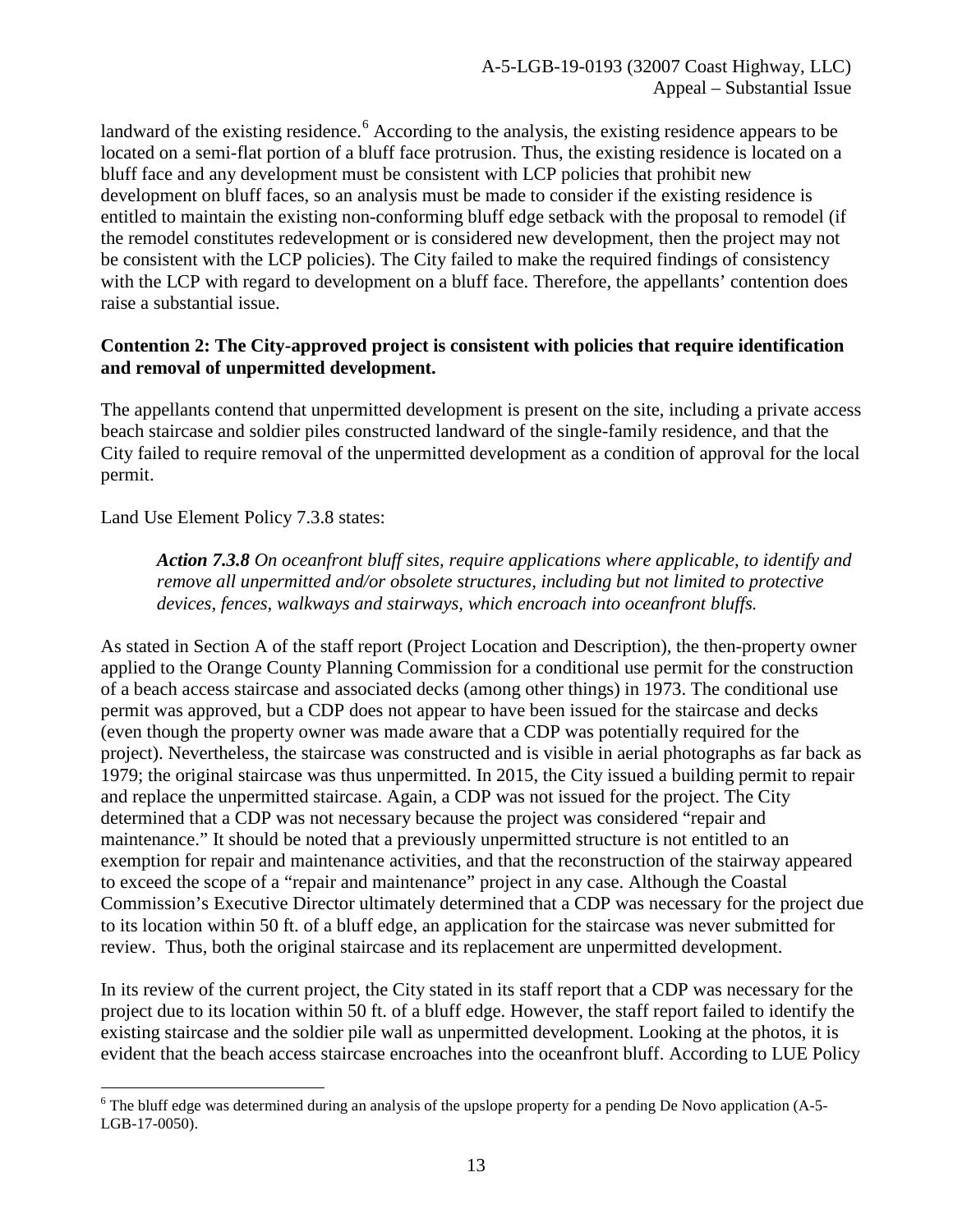[7](#page-13-0).3.8, the City should have identified the staircase and the soldier piles as unpermitted development<sup>7</sup> and should have required that the staircase and the soldier pile wall be removed as a condition of approval, or before approving a CDP for the remodel. In failing to require the removal of the unpermitted development, the City took an action contrary to the certified LCP policies. Allowing the development to proceed under the City-issued CDP would prejudice the LCP with regard to development on coastal bluffs. Therefore, substantial issue must be found based on the appellants' second contention.

#### **Contention 3: The City failed to consider the entirety of the project, which would include new development, and apply the appropriate policies.**

The appellants contend that the project includes new development, including the installation of new beach stairs and substantial geo-sculpting of the slope between the project site and the 32005 Coast Highway slope (that is the subject of the Emergency Permit and past appeal described above). According to the appellants, the City should have considered all the activities in the contested local CDP action. In particular, the appellants state that the City should have applied the following LCP policies (all of which are contained in the Land Use Element):

*Action 7.3.6 Require new development on oceanfront blufftop lots to incorporate drainage improvements, removal of and/or revisions to irrigation systems, and/or use of native or droughttolerant vegetation into the design to minimize threats to oceanfront bluff recession.* 

*Action 10.2.6 (See Page 12 for text)* 

*Action 10.2.7 (See Page 12 for text)*

In its analysis of the project, the City should have considered all development proposed on the site, in order to find consistency with the aforementioned LCP policies. With regard to the contention that the City-approved project should have included the slope repair as new development, there is currently a pending De Novo application for the 32005 Coast Highway lot (CDP A-5-LGB-18-0050), which includes an after-the-fact approval request for a soldier pile retaining wall along the northern property line and a request to authorize emergency slope repair activities that were approved under emergency permit G-5-19-0011 in March 2019. While this development may be considered new development necessary for slope stabilization, it is not proposed as part of the current scope of the subject project.

Additionally, the City did not adequately define the proposed project to determine whether or not the scope of work constitutes a major remodel, and if the major remodel would be considered new development. "New development" has been interpreted to be any development that is newly proposed, for example a new addition on an existing structure or any new structure, including accessory and primary structures. A major remodel, which meets or exceed a 50% redevelopment or demolition threshold, according to Policy 7.3.10 is considered a redevelopment and therefore,

<span id="page-13-0"></span> $\overline{a}$ <sup>7</sup> While the City determined the stairway project was exempt, the Coastal Commission informed the City that CDP was required for the stairway in 2018, well before the City approved the remodel on the subject parcel. Additionally, the record of Substantial Issue found on the upslope lot in 2017 identifies the solider pile wall as unpermitted development occurring across both lots, again well before the City approved the remodel on the subject parcel. As such, the City records would have indicated that there was unpermitted development on the site.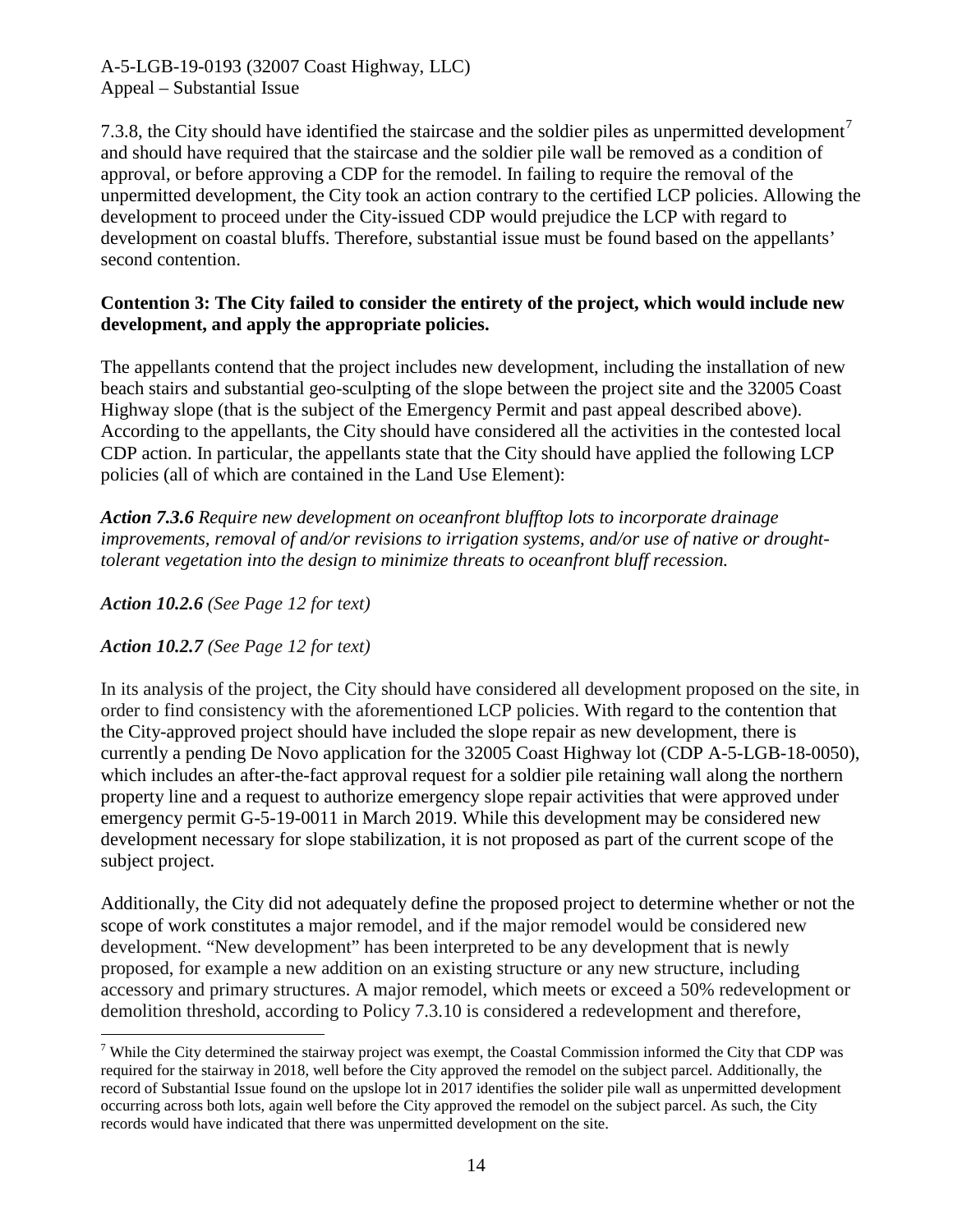constitutes new development, which then must conform to the current LCP and development standards. The City's staff report describes the project as an interior remodel, replacement of doors and windows within existing openings, and stucco patch/repair. The CEQA section of the report states:

 *Structural plans have been provided that confirm that no exterior demolition is proposed with the exception of new windows and doors proposed within existing openings. Furthermore, no foundation work is proposed.* 

New development is not explicitly defined in the LCP, but would consist of redevelopment and in cases of a substantial remodel, and according to the LCP policies, can include major remodels. The Land Use Element defines a major remodel as follows:

*Major Remodel -Alteration of or an addition to an existing building or structure that increases the square footage of the existing building or structure by 50% or more; or demolition, removal, replacement and/or reconstruction of 50% or more of the existing structure; greater specificity shall be provided in the Laguna Beach Municipal Code.* 

Based on the City's description of the project in its staff report and on the project plans, it is unclear if the project constitutes a major remodel. In its staff report, the City states that there would be no exterior demolition of the exterior walls given that the doors and windows would be replaced within the existing openings. However, there may be a replacement of 50 percent or more of the interior of the structure; based on the information in the City's file, staff has been unable to determine what percentage of the interior is being replaced. In addition, there appears to be structural changes to the roof (i.e. the parapet removal<sup>[8](#page-14-0)</sup>) that were not included in the City's analysis of the project. The City's staff report overall did not adequately apply the definition of a major remodel in its analysis of the project. If the project was defined as a minor remodel, the residence may not be allowed to maintain the existing non-conformities (discussed below). If the project constitutes a major remodel and is considered "new development," all non-conformities would need to be corrected, according to the LCP policies. Thus, the City needed to undertake a more complete analysis of whether the proposed project was a minor or major remodel before it could make the required findings of LCP consistency regarding new development on bluff-top lots, or state that the policies are not applicable due to the status of the project as a minor remodel. Such findings were not made in the staff report; in fact, the LCP was not referenced at all in the City's staff report. Overall, the City does not have an adequate factual and legal basis to support its decision to approve the proposed project.

Because the City did not adequately define the proposed project to determine whether or not the scope of work constitutes a major remodel, the City was unable to address whether the project complied with the certified LCP contains policies that regulate new development on bluff-top lots, which are typically considered as more sensitive zones. Therefore, the appellants' contention does raise a substantial issue.

<span id="page-14-0"></span>**Contention 4: The City-approved project did not require non-conformities to be brought into conformance with the current LCP.**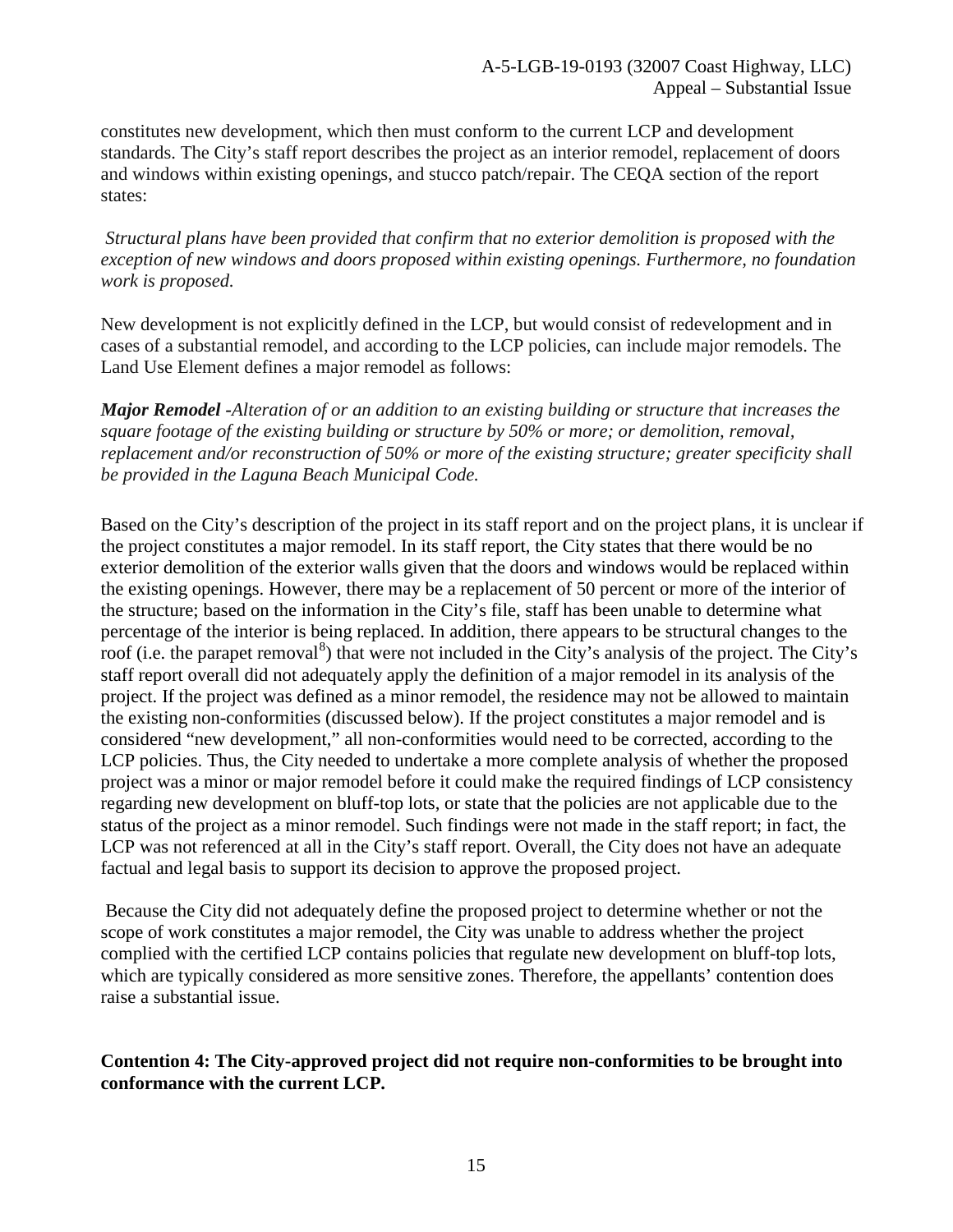The appellants contend that the City failed to determine whether or not the proposed project increases the existing nonconformities of the single-family residence, and, if a major remodel (see above contention), failed to require the existing non-conformities to be brought into compliance with the current LCP policies. The appellants specifically reference Land Use Element Policy 7.3.10, referenced below.

> *Policy 7.3.10. Allow oceanfront and oceanfront bluff homes, commercials structures, or other principal structure, that are legally nonconforming as to the oceanfront and/or oceanfront bluff edge setback, to be maintained and repaired; however, improvements that increase the size or degree of nonconformity, including but not limited to development that is classified as a major remodel pursuant to the definition in the Land Use Element Glossary, shall constitute new development and cause the pre-existing nonconforming oceanfront or oceanfront bluff structure to be brought into conformity with the LCP.*

According to the City record, the existing residence is nonconforming with respect to the front and side yard setbacks. The record does not reference a nonconformity with respect to the bluff edge setback, but based on the Commission staff geologist's determination of the bluff edge, the residence is also nonconforming with respect to the bluff edge (i.e. the residence has been built into the bluff face). Under LUE Policy 7.3.10, existing nonconforming structures may undergo repair and maintenance actions while maintaining the existing nonconformities AND may be improved upon provided that the improvements do not increase the size or degree of nonconformity. Major remodels shall, if approved, cause the residence to be brought into conformance with the current LCP standards.

As detailed in the discussion of the appellants' third contention, the City did not determine whether or not the project constitutes a major remodel. Without a determination as to whether the proposed project constitutes a major remodel, it is not possible to determine if the residence would be entitled to maintain the existing nonconformities. The staff report did not recognize all of the existing nonconformities, and did not make any findings that would allow them to remain if the project were considered to be a minor remodel. The City certainly did not analyze the project's scope of work in order to find consistency with LUE Policy 7.3.10. The City's staff report does not reference Policy 7.3.10. The City does not have an adequate basis to conclude that the project is consistent with the certified LCP with regard to the maintenance of nonconforming structures. Therefore, the appellants' contention raises a substantial issue.

#### **Contention 5: The City failed to apply standard conditions (waiver of rights to shoreline protective devices) to the project.**

The appellants contend that the City failed to require the applicant to record a waiver of rights to any future shoreline/bluff protective device for the project. In the appeal, the appellant refer to Land Use Element Policy 7.3.9, which states:

*Policy 7.3.9. Ensure that new development, major remodels, and additions to existing structures on oceanfront and oceanfront bluffs do not rely on existing or future bluff/shoreline* 

<u>.</u>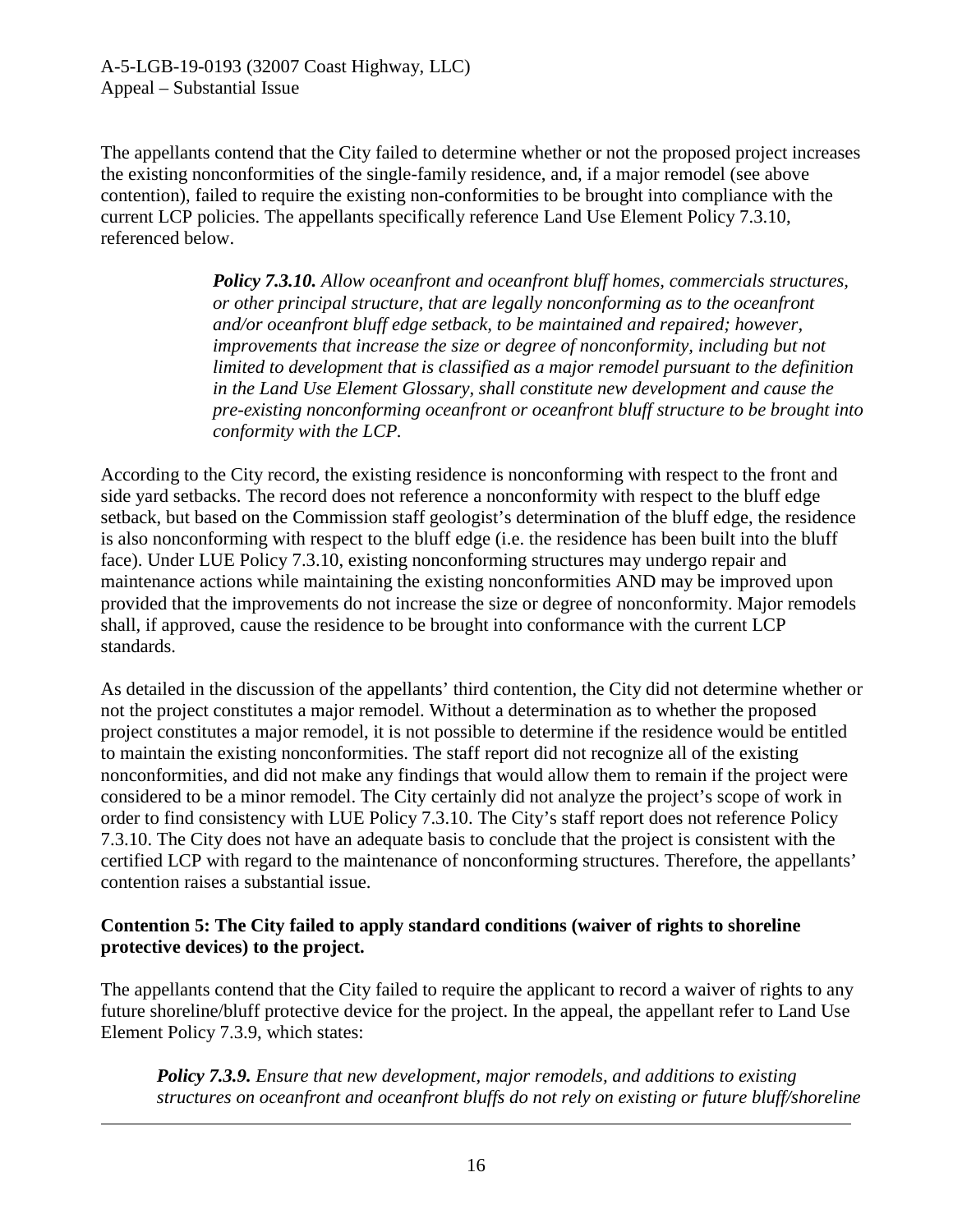*protection devices to establish geologic stability or protection from coastal hazards. A condition of the permit for all such new development on bluff property shall expressly require waiver of any such rights to a new bluff/shoreline protection device in the future and recording of said waiver on the title of the property as a deed restriction.* 

In their appeal, the appellants refer to the slope repair permitted by Emergency Permit G-5-19-0011 as constituting new development that would be subject to a waiver of rights to a future bluff/shoreline protective device. This development is not before the Commission in this appeal, but the project does consist of new development on an oceanfront bluff. As such, the City did not ensure conformance with the above policy, which requires that new development waive rights to future shoreline and bluff protective devices and requires a condition of approval. Therefore, the appellants' contention does raise a substantial issue.

#### **SUBSTANTIAL ISSUE – FIVE FACTORS**

Applying the five factors typically relied upon by the Commission in making a determination whether or not an appeal raises a substantial issue confirms that the appeal does raise a "substantial issue" per Section 30625(b)(2).

#### **The degree of factual and legal support for the local government's decision that the development is consistent with the relevant provisions of the certified Local Coastal Program.**

There is not an adequate degree of factual/legal documentation to support the City's decision to approve a CDP for the proposed project consistent with the certified LCP and the Chapter 3 policies of the Coastal Act.

#### **The extent and scope of the development as approved or denied by the local government.** The

City approved an interior remodel of an existing pre-coastal single-family residence, replacement of doors and windows, and stucco repair. In its decision to approve the project, the City failed to determine whether the proposed project constituted a "major remodel." Without this determination, the City was unable to determine which LCP policies applied to the proposed development and whether the development was consistent with those policies.

**The significance of the coastal resources affected by the decision.** California's coastal bluffs are significant resources, and represent a rare and visually pleasing landscape which California citizens and governments have historically sought to preserve. Development on coastal bluffs also can have significant impacts on scenic resources, recreation, habitat, and public access opportunities. The LCP and the Coastal Act provide coastal bluffs with special protections. Therefore, this factor supports a finding of substantial issue.

**The precedential value of the local government's decision for future interpretations of its LCP.** Allowing the local government's decision to approve new development on a bluff face would set a negative precedent for future actions and interpretations of the LCP. If Local CDP No. 18-2660 is found to be consistent with the LCP based on the current record, there is a potential that future applicants, especially in the vicinity of this project, will reference this permit if they wish to develop on other oceanfront coastal bluff sites and bluff faces in Laguna Beach. Without adequate information to determine the extent and scope of the proposed development, allowing the City's local CDP approval to stand would result in adverse precedence regarding application of the LCP's various resource protection policies (specifically, relating to bluff top/face development). This factor